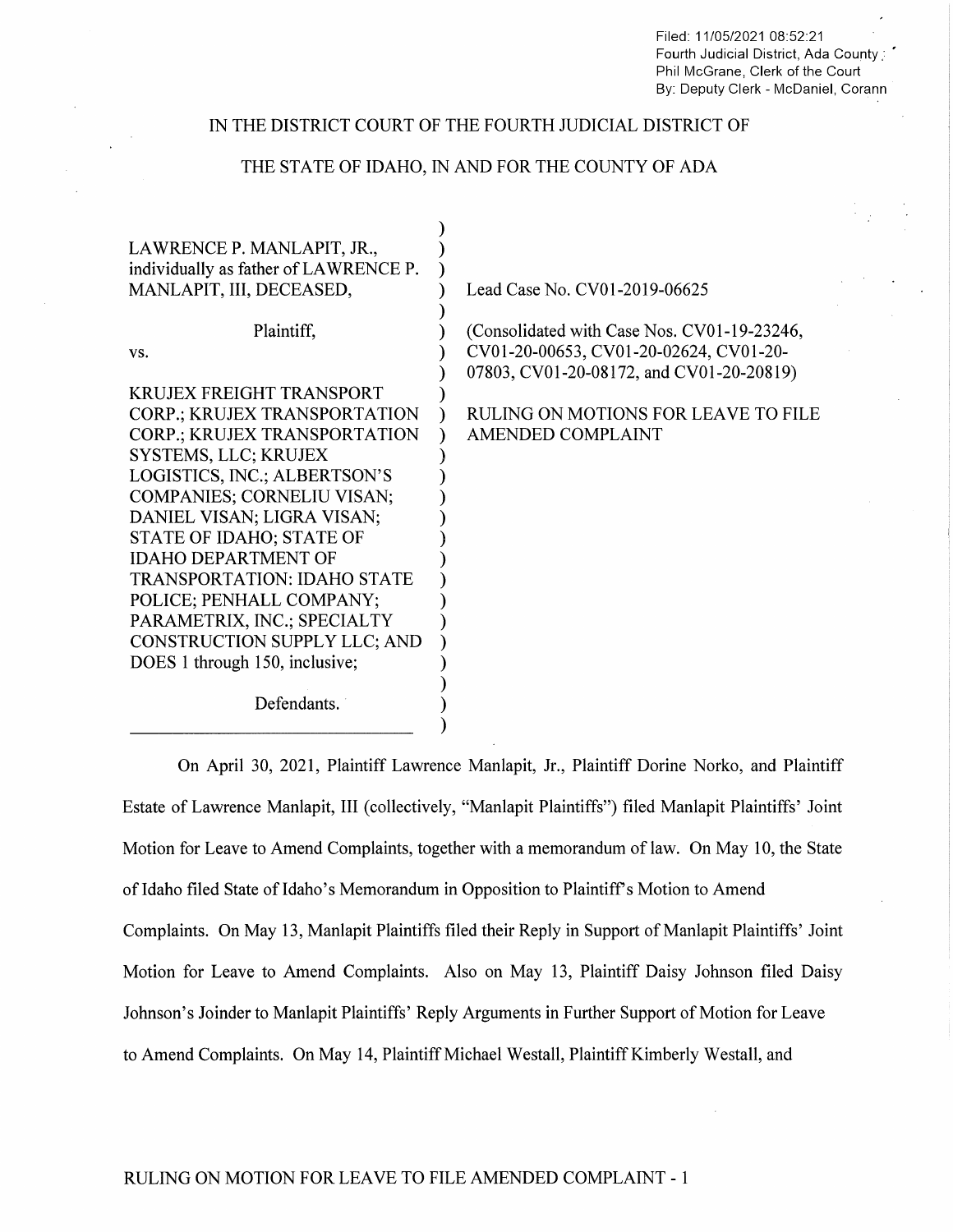Plaintiff Estate of Karlie Westall (collectively, "Westall Plaintiffs") filed Westall Plaintiff's Partial oinder in Manlapit Plaintiffs' Reply Arguments in Further Support 0f Motion for Leave to Amend Complaints.

On May 3, Ms. Johnson filed PlaintiffDaisy ohnson's Motion for Leave to File Second Amended Complaint, together with a memorandum of law.

On May 13, Defendant Krujex Freight Transport Corp., Defendant Krujex Transportation Corp., Defendant Krujex Transportations Systems, LLC, and Defendant Krujex Logistics, Inc. (collectively, "K1ujex") and Defendant Cornelieu Visan, Defendant Daniel Visan, and Defendant Ligra Visaon (collectively, "Visan") filed Krujex Defendants' Memorandum in Opposition to Plaintiff Manlapit, Norko, and Daisy Johnson's Motion to Amend Complaint, in which Krujex and Visan oppose the above to motions to amend. On May l4, Ms. Johnson and Plaintiff C.J. filed Johnson Plaintiffs' Objection and Motion to Strike Krujex/Visan Defendants' Memorandum in Opposition to Motions to Amend Complaints. Also on May l4, Manlapit Plaintiffs filed Manlapit Plaintiffs' Reply to Krujex/Visan Defendants' Opposition to Plaintiff Manlapit, Norko, and Daisy Johnson's Motions to Amend Complaints.

On May 3, Westall Plaintiffs filed their Motion for Leave to file Second Amended Complaint, together with a memorandum of law.

"On May 10, Defendant Penhall Company ("Penhall") filed Defendant Penhall Company's Memorandum in Opposition to Motion(s) for Leave to Amend, in which Penhall opposes the above three motions to amend.

Also on May 10, Defendant Specialty Construction Supply LLC ("Specialty") filed Defendant Specialty Construction Supply LLC's Memorandum in Opposition to Manlapit Plaintiff Joint Motion for Leave to Amend Complaints, Westall Plaintiffs' Motion for Leave to File Second Amended Complaint, and PlaintiffDaisy Johnson's Motion for Leave to File Second Amended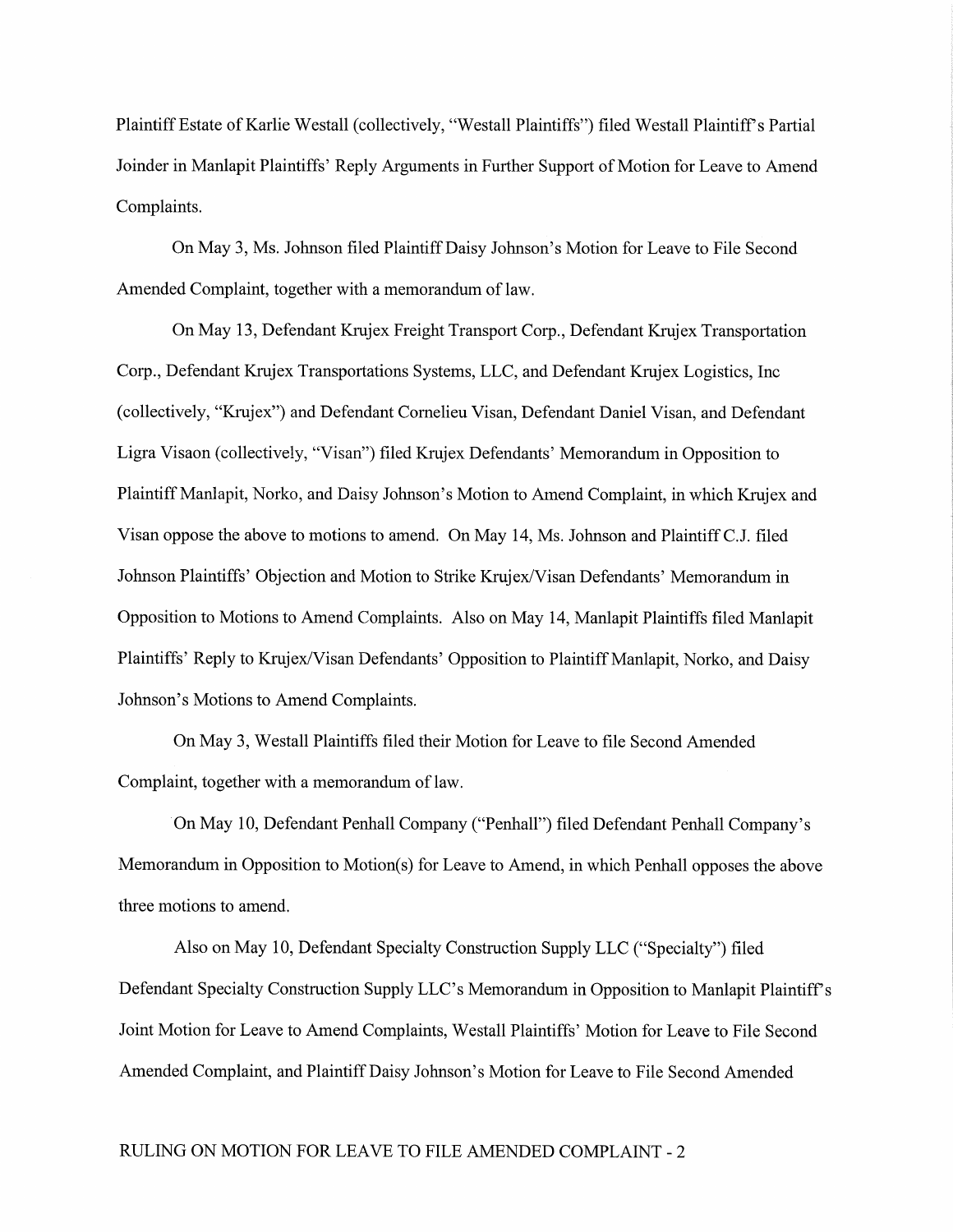Complaint, together with an affidavit of counsel, in which Specialty opposes the above three motions to amend. Also on May 10, Defendant Albertsons Companies ("Albertsons") filed a joinder in Specialty's opposition to the above three motions to amend.

On May l7, this Court took short oral comments on the above three motions to amend.

On May 18, C.J. filed his Motion for Leave to file Amended Complaint, with its Exhibit A, Proposed Amended Complaint and Demand for Jury Trial. In his Motion, C.J. sought leave (i) to assert a cause of action for joint and several liability against Krujex, Visan, and Albertsons; (ii) to assert a cause of action for joint and several liability against Penhall and Specialty; (iii) to assert that Ilya Tsar was a 49 C.F.R. § 390.5 statutory employee of Krujex; and (iv) to correct various factual allegations contained in the Complaint filed December 29, 2020. On July 6, Albertsons filed its Opposition to Plaintiff C.J.'s Motion for Leave to File Amended Complaint ("Opposition Memorandum"), arguing the proposed cause of action for joint and several liability against Albertsons lacked factual support and would be futile because Krujex was Albertsons's independent contractor, not an Albertsons's employee.

## LEGAL STANDARD

When more than 21 days have passed since service of a complaint, responsive pleading, or motion, "a party may amend its pleading only with the opposing party's written consent or the court's leave. The court should freely give leave when justice so requires." Idaho R. Civ. P. <sup>15</sup>(a)(2). The Idaho Supreme Court has interpreted this rule as allowing amendments unless there is "any apparent or declared reason——such as undue delay, bad faith or dilatory motive on the part of the movant, repeated failure to cure deficiencies by amendment previously allowed, undue prejudice to the opposing party by virtue of allowance of the amendment, futility of amendment, etc." Smith  $v$ . Great Basin Grain Co., 98 Idaho 266, 272-73, 561 P.2d 1299, 1305-06 (1977) (quoting Foman v. Davis, 371 U.S. 178, 182 (1962)). In a trial count's analysis of a motion for leave to file an amended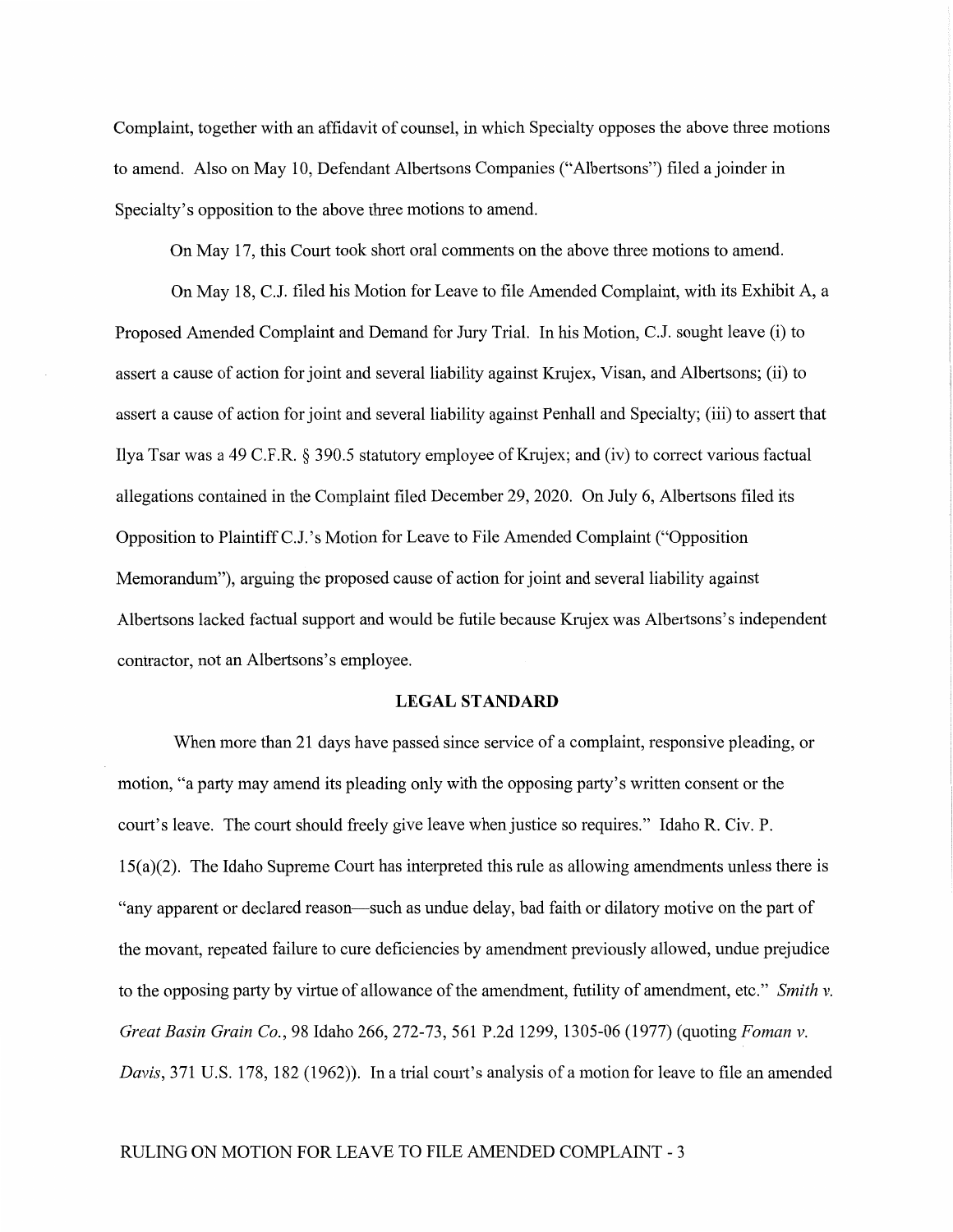complaint, the court examines "whether the amended pleading sets out a valid claim, whether the opposing party would be prejudiced by any undue delay, or Whether the opposing party has an available defense to the newly added claim." Spur Prod. v. Stoel Rives, 142 Idaho 41, 44, 122 P.3d 300, 303 (2005). The trial court, however, is prohibited from weighing "the sufficiency of the evidence related to the additional claim." Id.

Under Idaho Rule of Civil Procedure 15, amendments to pleadings are to be decided based not on technicalities but on their actual merits while ensuring pleadings provide adequate notice of both the facts and claim involved in the case. Christenson Family Tr. v. Christenson, 133 Idaho 866, 871, <sup>993</sup> P.2d 1197, <sup>1202</sup> (1999); see also Smith, <sup>98</sup> Idaho at 272, <sup>561</sup> P.2d at <sup>1305</sup> ("Ifthe underlying facts or circumstances relied upon by a plaintiff may be a proper subject of relief, he ought to be afforded an opportunity to test his claim on the merits."). The issue of whether to grant leave to amend an answered complaint is within a trial court's discretion. *Christenson Family Tr*., 133 Idaho at 866, 993 P.2d 1202. "A court does not abuse its discretion if it correctly perceives an issue as one of discretion, acts within the boundaries of its discretion consistent with applicable legal standards, and reaches its decision by an exercise of reason." Id. By contrast, if a trial court refuses to grant leave to amend without providing a justification for its decision, that decision constitutes a per se abuse of discretion. Clark v. Olsen, <sup>110</sup> Idaho 323, 326, <sup>715</sup> P.2d 993, <sup>996</sup> (1986).

### ANALYSIS

There was no undue delay in C.J.'s motion because the May 6, <sup>2021</sup> scheduling order allowed parties consolidated in the May 2021 Second Order on Consolidation to amend their complaints until May 19, <sup>2021</sup> and because C.J.'s motion was timely filed on May 18. The proposed amendments would not unduly prejudice the opposing parties because joint and several liability is a foreseeable cause of action in cases involving multiple parties in relationships with one another.